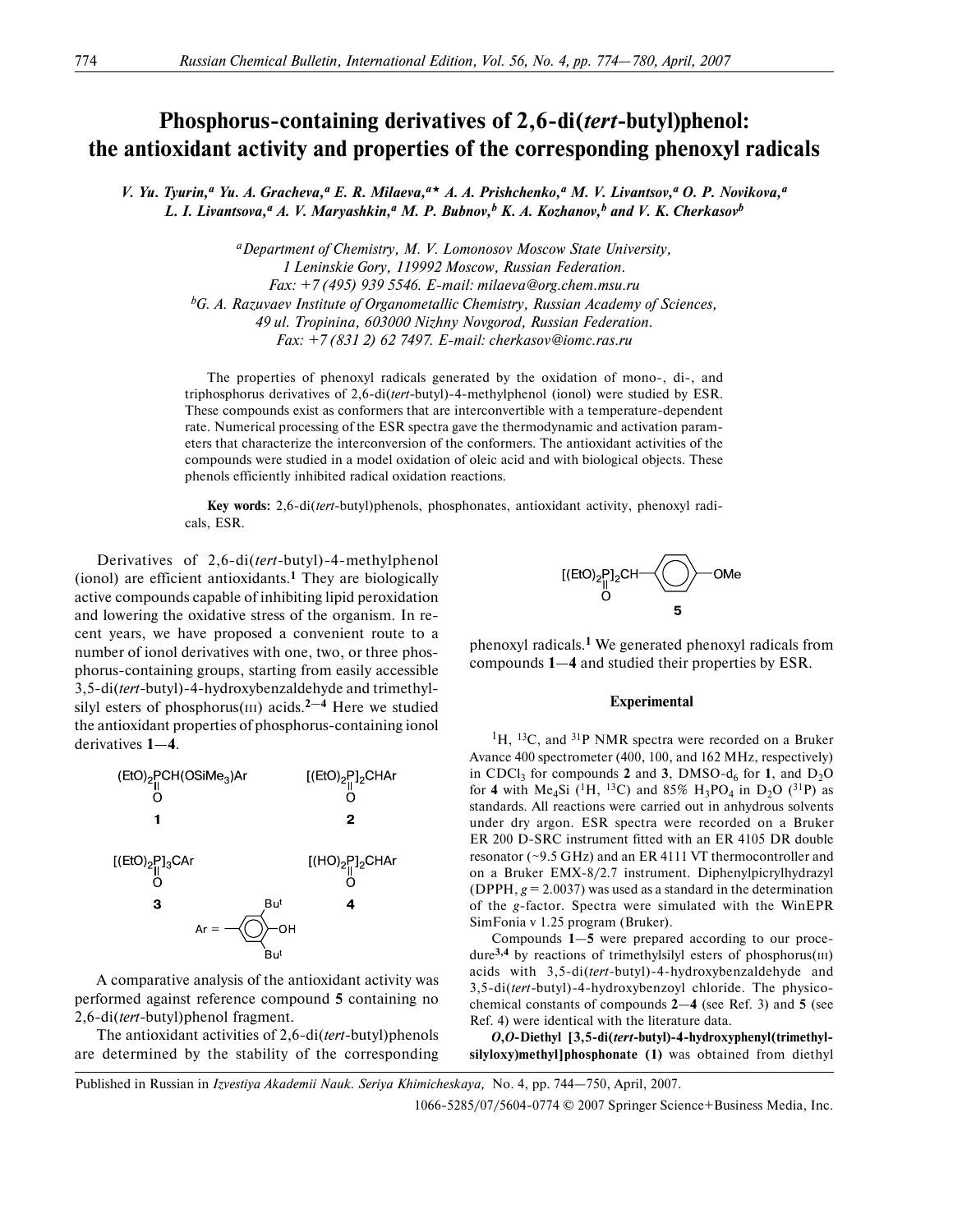trimethylsilyl phosphite (6.2 g) and 3,5-di(*tert*-butyl)-4-hydroxybenzaldehyde (3.1 g). The yield was 92%, m.p. 102 °C. <sup>31</sup>P (<sup>1</sup>H) NMR (CDCl<sub>3</sub>), δ: 20.49. <sup>1</sup>H NMR (CDCl<sub>3</sub>), δ: 0.02 (s, 9 H, Me<sub>3</sub>Si); 1.10–1.20 (m, 6 H, CH<sub>3</sub>CH<sub>2</sub>O); 1.38 (s, 18 H, Bu<sup>t</sup>); 3.70–4.00 (m, 4 H, CH<sub>2</sub>O); 4.97 (d, 1 H, C(1)H, <sup>2</sup> $J_{P,H}$  = 12 Hz); 6.93 (s, 1 H, OH); 7.19 (s, 2 H, C<sub>6</sub>H<sub>2</sub>). <sup>13</sup>C NMR (CDCl<sub>3</sub>), δ: 0.42 (s, Me<sub>3</sub>Si), 16.62 (d, <u>C</u>H<sub>3</sub>CH<sub>2</sub>O, <sup>3</sup>J<sub>P,C</sub> = 6 Hz); 16.77 (d,  $\text{CH}_3\text{CH}_2\text{O}$ ,  ${}^3J_{P,C} = 5$  Hz); 30.82 (s, <u>Me</u><sub>3</sub>C); 34.96 (s, Me<sub>3</sub>C); 62.24 (d, CH<sub>2</sub>O, <sup>2</sup>J<sub>P,C</sub> = 8 Hz); 62.67 (d, CH<sub>2</sub>O,  $^{2}J_{P,C}$  = 7 Hz); 71.74 (d, C(1),  $^{1}J_{P,C}$  = 170 Hz); 124.21, 128.45, 138.94, 153.91 (all s,  $C_6H_2$ ).

Phosphorus-containing phenols were oxidized to the corresponding radicals with  $PbO<sub>2</sub>$  in toluene (compounds  $1-3$ ) and with 3,6-di(*tert*-butyl)-1,2-benzoquinone in THF and exposure to radiation (4). A KGM-24-150 lamp with a focusing unit was used as a light source for the photoreaction; the light was passed through a ZhS-16 light filter to isolate a radiation with  $λ ≥ 500$  nm.

Antioxidant activity was studied in a model oxidation of oleic acid (99% purity, Sigma) and with biological objects (liver homogenates of *Wistar* rats provided by the Department of Biol ogy of the M. V. Lomonosov Moscow State University). The oxidation of oleic acid was studied on a temperature-controlled setup at 50, 65, and 90 °C. Air was bubbled through an oxidation cell at a constant rate of  $2-4$  mL min<sup>-1</sup>. Under these conditions, the oxidation was kinetically controlled (*i.e.*, its rate did not depend on the volume of the oxygen supplied).**5** Accumula tion of intermediate oxidation products from oleic acid RH (hydroperoxides ROOH) and oxidation products from liver homogenates as a stable complex with thiobarbituric acid (TBARS) was monitored by iodometric titration and spectro photometry, respectively.**<sup>6</sup>**

Liver homogenates were prepared as follows.**7** A weighed sample of the tissue (0.5 g) was ground with 1.2% KCl (19.5 mL), the homogenate (2 mL) was mixed with  $2.6 \cdot 10^{-3}$  *M* ascorbic acid (0.1 mL) and  $4 \cdot 10^{-5}$  *M* Mohr salt (0.1 mL) and 40% trichloroacetic acid (TCA, 1 mL) were added. The solution was heated on a water bath at 65 °C for 10 min and centrifuged at 3000 rpm for 10 min. A portion (2 mL) of the centrifuged solution was withdrawn and heated with 0.8% thiobarbituric acid (1 mL) on a boiling bath for 10 min. The upper phase was sampled and its optical density (*A*) was measured at  $\lambda$  = 532 nm versus a blank solution: KCl  $(2 \text{ mL}) + TCA (1 \text{ mL}) +$ TBA (1 mL).

#### **Results and Discussion**

# *ESR study of the properties of phenoxyl radicals generated from compounds 1—4*

Earlier,**8** the properties of radicals generated in the one-electron oxidation of the phosphorus-containing 2,6-di(*tert*-butyl)phenol derivative RCH[PO(OPr<sup>i</sup>)<sub>2</sub>]<sub>2</sub> have been studied at different temperatures. We employed ESR to investigate the properties of paramagnetic species generated in the oxidation of phosphonates **1**—**4**. Phenols  $1 - 3$  were oxidized with  $PbO<sub>2</sub>$  in toluene. The ESR spectra of all three aroxyl radicals  $1^{\circ} - 3^{\circ}$  are strongly temperature-dependent. Temperature-induced changes in the ESR spectrum of phenoxyl **1**• indicate the presence in



**Fig. 1.** Temperature dependence of the ESR spectra of radi cal **1**•, *T*/K: 210 (*a*), 240 (*b*), 280 (*c*), and 300 (*d*).

solution of two paramagnetic species in equilibrium. In the 190—300 K range, the ESR spectrum of radical **1**• is a superposition of two signals, either being a doublet  $(1:1)$ of doublets  $(1:1)$  of triplets  $(1:2:1)$  (Fig. 1). Such a hyperfine structure (HFS) can be due to a coupling of the unpaired electron with the magnetic phosphorus nucleus  $(^{31}P, I = 1/2, 100\%)$ , one methine proton, and two equivalent *meta*-protons ( $^1H$ ,  $I = 1/2$ , 100%). The parameters of the ESR spectra of phenoxyl **1**• and the other radicals studied are given in Table 1. The relative intensities of the signals for two paramagnetic forms of radical **1**• varied very strongly with the temperature so that the ESR spec tra recorded at 210 and 300 K contain virtually one signal of the two. From the temperature dependence of the ESR spectra it follows that the resulting radical exists in solu tion as two conformers **1A**• and **1B**• that have different energies and are interconvertible upon a temperature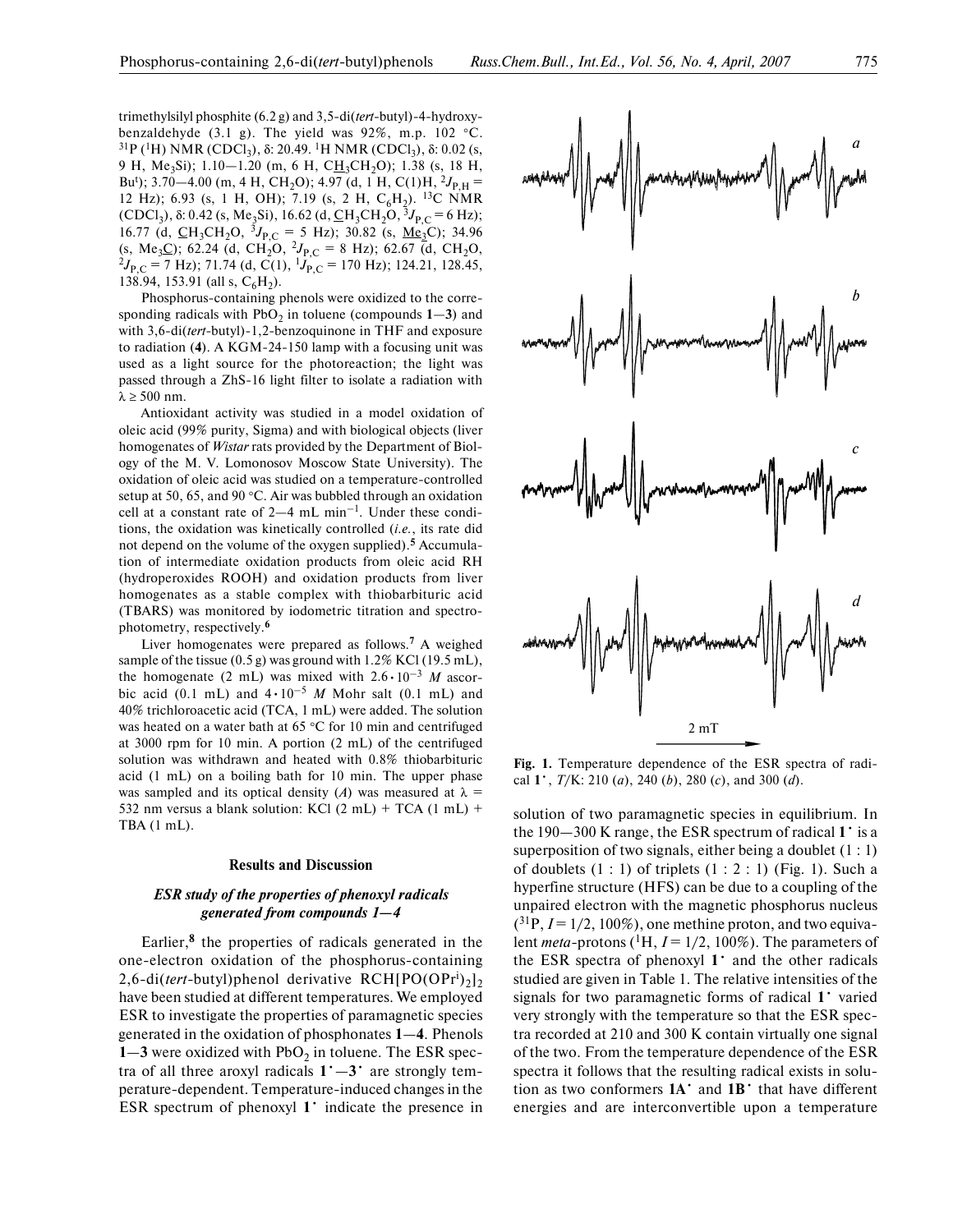| Radical     | $T_1$                            |   | T <sub>2</sub>                   |   |
|-------------|----------------------------------|---|----------------------------------|---|
|             | a/mT                             | g | a/mT                             | g |
| $1^{\cdot}$ | 200 K                            |   | 300 K                            |   |
|             | $a(P) = 3.97$ 2.0057             |   | $a(P) = 3.69$ 2.0055             |   |
|             | $a(1 \text{ H}) = 1.0$           |   | $a(1 \text{ H}) = 0.97$          |   |
|             | $a(2 \text{ H}) = 0.17$          |   | $a(H) = 0.18$                    |   |
| $2^{\cdot}$ | 190K                             |   | 300 K                            |   |
|             | $a(1 \text{ P}_1) = 3.13$ 2.0043 |   | $a(2 P) = 2.68$ 2.0046           |   |
|             | $a(1 \text{ P}_2) = 2.1$         |   | $a(3 \text{ H}) = 0.18$          |   |
|             | $a(3 \text{ H}) = 0.18$          |   |                                  |   |
| $3^{\cdot}$ | 190K                             |   | 320 K                            |   |
|             | $a(1 \text{ P}_1) = 3.15$ 2.0054 |   | $a(1 \text{ P}) = 5.19$ 2.0054   |   |
|             | $a(2 P_2) = 0.93$                |   | $a(2 \text{ H}) = 0.18$          |   |
|             | $a(2 \text{ H}) = 0.18$          |   |                                  |   |
| 4.          | 220 K                            |   | 290 K                            |   |
|             | $a(1 \text{ P}_1) = 2.88$ 2.0049 |   | $a(1 \text{ P}_1) = 2.82$ 2.0049 |   |
|             | $a(1 \text{ P}_2) = 2.67$        |   | $a(1 \text{ P}_2) = 2.7$         |   |
|             | $a(2 \text{ H}) = 0.16$          |   | $a(2 \text{ H}) = 0.16$          |   |
|             | $a(1 \text{ H}) = 0.14$          |   | $a(1 \text{ H}) = 0.14$          |   |

**Table 1.** HFC constants and *g* factors of the radicals generated in the oxidation of compounds **1**—**4**

change. The close values of the parameters of the isotro pic ESR spectra (see Table 1) suggest close geometries of these conformers.

The temperature dependence of the ESR spectra of radicals **2**• and **3**• is manifested by unequal broadening of the components. The ESR spectrum of phenoxyl **2**• in toluene at 190 K is a doublet  $(1:1)$  of doublets  $(1:1)$  of quartets  $(1:3:3:1)$  due to a hyperfine coupling (HFC) of the unpaired electron with two nonequivalent magnetic <sup>31</sup>P nuclei and three equivalent protons (two *meta*-protons and one methine proton) (see Table 1). An increase in the temperature results in alternating broadening of the spec tral components with  $\Sigma m_{\text{IP}} = 0$  (Fig. 2). At 250 K, these components coalesce, being broadened virtually to zero. With a further increase in the temperature, the compo nents with  $\Sigma m_{\text{IP}} = 0$  become more intense to produce at 300 K an ESR spectrum as a triplet  $(1 : 2 : 1)$  (with the partially broadened central component) of quartets  $(1:3:3:1)$ . Such a shape of the spectrum is due to an HFC of the unpaired electron with two equivalent mag netic 31P nuclei and three equivalent protons.

The most stable phenoxyl **3**• is generated in the oxida tion of phenol **3**, which is evident from a blue color (char acteristic of aroxyls) of its solution in toluene. The tem perature dependence of the ESR spectrum of this radical was studied in the 190–340 K range. At 190 K, its spectrum may be interpreted as a doublet  $(1:1)$  of triplets  $(1:2:1)$  of triplets  $(1:2:1)$ , which arises from an HFC of the unpaired electron with three magnetic  $31P$  nuclei, two of which are equivalent and have a lower HFC con stant than the third one (see Table 1), and two equivalent *meta*-protons (Fig. 3). With an increase in the tempera-



**Fig. 2.** Temperature dependence of the ESR spectra of radi cal  $2^{\cdot}$ : simulated spectra for  $2A^{\cdot}$  at 200 (*a*) and 300 K (*e*) and experimental spectra (*b*—*d*) at 200 (*b*), 240 (*c*), and 300 K (*d*).

ture, the lines with  $\Sigma m_{IP} = \pm 1/2$  in the ESR spectrum of radical **3**• broadened, which indicated the presence of its energy-degenerate interconvertible conformers in solution. In contrast to aroxyl **2**•, the interconversion rate of the conformers does not reach the rapid exchange even at 340 K.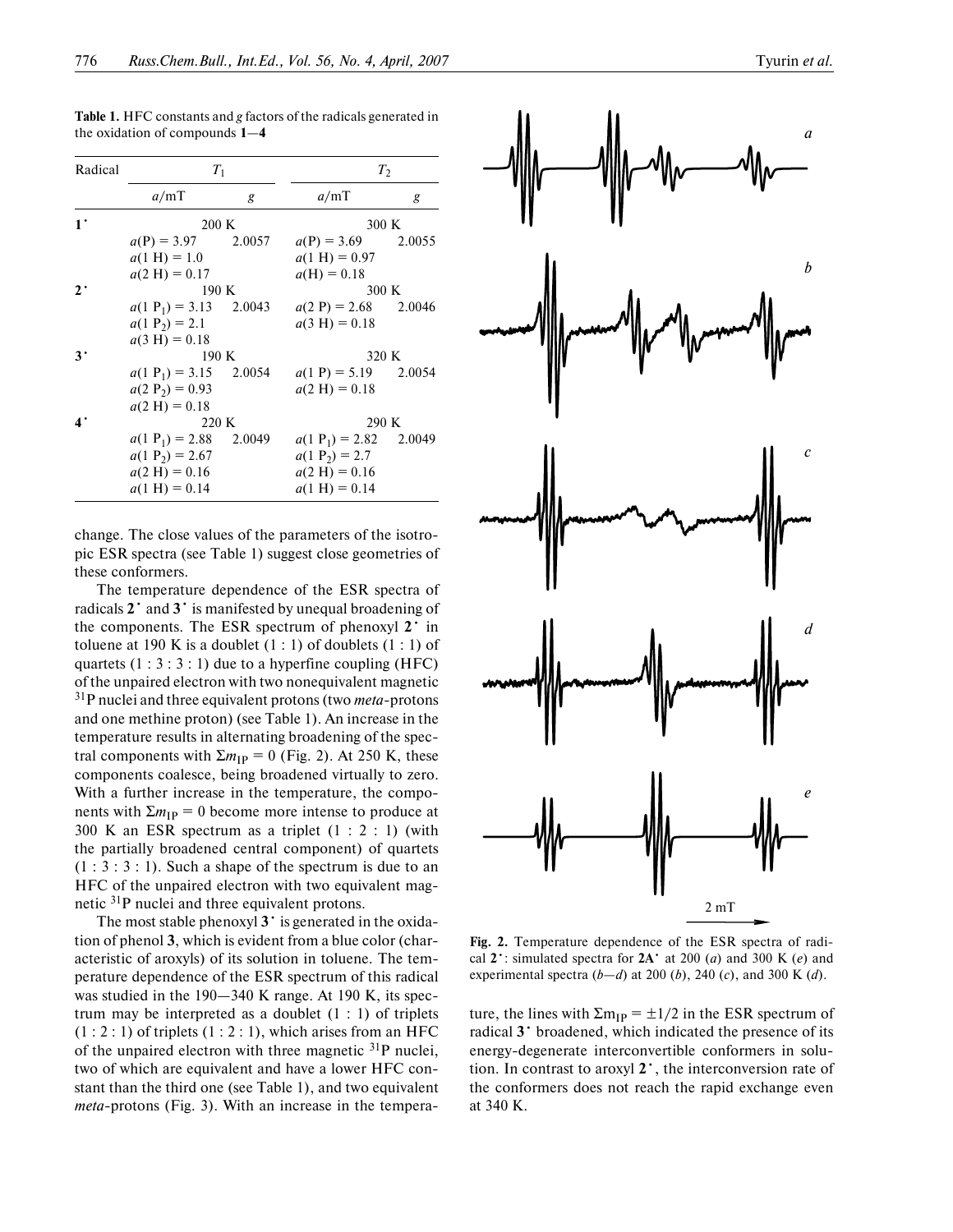

**Fig. 3.** Temperature dependence of the ESR spectra of radical **3**, *T*/K: 200 (*a*), 220 (*b*), 250 (*c*), and 270 K (*d*).

In contrast to phenols **1**—**3**, aroxyl **4**• generated in the oxidation of phenol **4** is unstable, which precluded re cording of its ESR spectrum under the identical condi tions (PbO<sub>2</sub>, toluene, 280 K). That is the reason why we generated the phenoxyl radical by dehydrogenating phenols with photoexcited 3,6-di(*tert*-butyl)-1,2-benzoquinone.**9** The ESR spectrum of the resulting radical **4**• at 220 K is a doublet  $(1:1)$  of doublets  $(1:1)$  of doublets  $(1:1)$  of triplets  $(1:2:1)$  due to an HFC with two nonequivalent magnetic 31P nuclei, the methine proton, and two equivalent *meta*-protons (see Table 1). A temperature dependence of the ESR spectrum of this radical was not studied because of its low stability.

The geometries of radicals  $1^\circ - 3^\circ$  can be inferred from an analysis of the HFS parameters of their ESR spectra. It is known that in  $\pi$ -radicals, the HFC constant with respect to the proton bound to the  $\alpha$ -C atom depends on the dihedral angle  $θ$  between the plane passing through the C—H bond and the plane passing through the axis of the *p*-orbital occupied by the unpaired electron (equa-



**Fig. 4.** Two conformers of radical **1**•.

tion (1)).**10** A similar dependence is true for HFC with other magnetic nuclei  $(^{19}F$  and  $^{31}P$ ).

$$
A_{\theta}(\mathbf{H}) = A_0(\mathbf{H}) \cdot (\cos \theta)^2, \tag{1}
$$

where  $\theta$  is the dihedral angle for the C—H bond;  $A_{\theta}$ (H) is the HFC constant with respect to this proton;  $A_0(H)$  is the HFC constant with respect to the proton with  $\theta = 0^{\circ}$ .

Taking  $A_0(H)$  to be 2.2 mT, we obtain by Eq. (1)  $\theta$ (H)  $\approx$  50° for radical **1** and  $\theta$ <sub>1</sub>(H)  $\approx$  75° and  $\theta$ <sub>2</sub>(H)  $\approx$  105° for radical 2<sup>•</sup>. Under the assumption of a near-tetrahedral geometry of the C atom in the *para*-substituents of radicals **1**• and **2**•, one can calculate the dihedral angles for the phosphonate groups in these aroxyl radicals. For two possible conformers of radical **1**• (Fig. 4), these angles are  $\theta_1(P) \approx 10^\circ$  (**1A**<sup>•</sup>) and  $\theta_2(P) \approx 70^\circ$  (**1B**<sup>•</sup>). The high experimental value of the HFC constant  $A_{\theta}$ (<sup>31</sup>P) = 3.69 mT in this aroxyl corresponds only to conformer **1A**•.

In radical 2<sup>•</sup>, the calculated  $\theta(P)$  values are ~25° and 35°, which correspond to two possible conformers 2A<sup>•</sup> and 2B<sup>•</sup> (Scheme 1). They have identical geometry, differing only in relative arrangement of the phosphonate groups:  $\theta_1(P) > \theta_2(P)$  in conformer **2A**<sup>•</sup> and  $\theta_1(P) < \theta_2(P)$ in conformer **2B**•.

**Scheme 1**



Using the expression like (1),  $\theta(P) \approx 10^{\circ}$ , and  $A_{\theta}(^{31}P) =$ 3.69 mT for radical **1**<sup>•</sup>, we obtain  $A_0(^{31}P) = 3.8$  mT. The HFC constants  $A_1(^{31}P) = 3.1$  mT and  $A_2(^{31}P) = 2.5$  mT calculated for this  $A_0({}^{31}P)$  value,  $\theta_1(P) \approx 25^\circ$ , and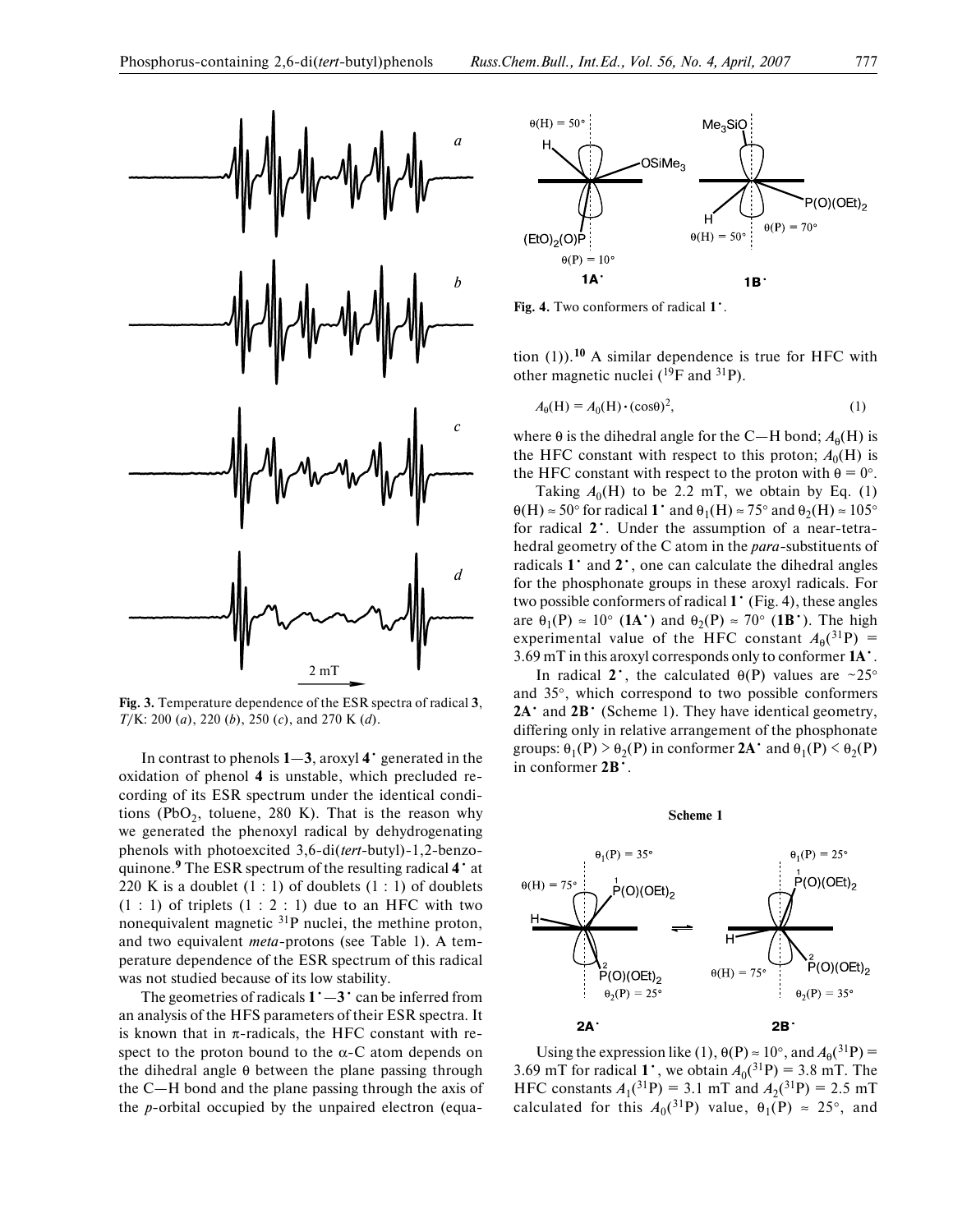

**Fig. 5.** Conformation of radical **3**•.

 $\theta_2(P) \approx 35^\circ$  agree well with the experimental constants (see Table 1).

For aroxyl **3**•, a similar calculation of the dihedral angles gave  $\theta_1(P) = \theta_2(P) \approx 60^\circ$  and  $\theta_3(P) \approx 22^\circ$ . Its apparent conformation is shown in Fig. 5.

As noted above, the conformers of phenoxyl **2**• are structurally identical. Because of this, they are degenerate in energy and an exchange between them gives rise to the experimentally observed temperature dependence of the ESR spectrum of radical **2**•. Using ESR data for this radical in the range of "rapid" exchange of phosphonate groups, we estimated the activation parameters of the con formational equilibrium.

Broadening of the components with  $\Sigma m_{\rm I} = 0$  in the ESR spectrum, which is due to rapid exchange of two magnetic nuclei with  $I = 1/2$ , is governed by the known formula:**<sup>11</sup>**

$$
\Delta \Gamma = \gamma_e \tau (\delta H)^2 / 4, \tag{2}
$$

where  $\Delta\Gamma$  is the line broadening,  $\gamma_e$  is the electron magnetogyric ratio, δH is the distance between the lines of separate conformers in the ESR spectrum, and  $\tau$  is the reduced lifetime calculated by the formula

$$
\tau = \tau_I \tau_{II}/(\tau_I + \tau_{II}),
$$

where  $\tau_{\text{I}}$  and  $\tau_{\text{II}}$  are the lifetimes of the corresponding conformers. The lifetimes of the conformers are related to the probabilities *P* of their formation and their concentra tions by the expression

$$
\tau_{\rm I}/\tau_{\rm II} = P_{\rm I}/P_{\rm II} = C_{\rm I}/C_{\rm II},
$$

where  $C_I$  and  $C_{II}$  are the concentrations of the corresponding conformers. In this case, it is obvious that  $P_I = P_{II}$ . With known temperature dependences of the lifetimes of both conformers, one can estimate the enthalpy and en tropy of activation of their interconversion by employing the following formula:

$$
1/\tau = kT/h^* \exp(\Delta S^{\#}/R) \exp(-\Delta H^{\#}/RT) \tag{3}
$$

where  $\tau$  is the lifetime of a separate isomer, *k* is the Boltzmann constant, *h*\* is the Planck constant, *R* is the universal gas constant, *T* is the absolute temperature, and  $\Delta H^{\#}$  and  $\Delta S^{\#}$  are the activation parameters. In this case, the activation parameters are  $\Delta H^{\#} \approx 14.1 \pm 0.8$  kJ mol<sup>-1</sup> and  $\Delta S^{\#}$   $\cong$  -102.3±2 J mol<sup>-1</sup> K<sup>-1</sup>.

It is unclear why aroxyl **1**• exists as two conformers. Apparently, this is due to a specific nonvalence interac tion between the phosphonate and trimethylsilyloxy sub stituents. Nevertheless, an analysis of the temperature de pendence of the ESR spectra of this aroxyl makes it pos sible to estimate the thermodynamic parameters charac terizing the equilibrium between their conformers.

For this purpose, we simulated ESR spectra of con formers **1A**• and **1B**•. The ESR spectra at intermediate temperatures were obtained by superposition of the simu lated spectra; the HFC constants for the phosphorus atoms and the mole fractions of the conformers  $P_A$  and  $P_{\bf B}$  = 1 –  $P_{\bf A}$  were varied in such a way as to attain the best fit to the experimental spectra. The  $P_A/P_B$  ratio for the resultant spectrum determines the equilibrium constant of the interconversion of the conformers. Using the known formula

$$
\ln K = -\Delta G/(RT) = -\Delta H/(RT) + -\Delta S/R,\tag{4}
$$

where *K* is the equilibrium constant,  $\Delta G$  is the Gibbs energy change of the interconversion of the stereoiso mers, and the ∆*H* and ∆*S* are the changes in the enthalpy and entropy, respectively. The thermodynamic param eters of the interconversion are  $\Delta H = -26$  kJ mol<sup>-1</sup> and  $\Delta S = -91$  J mol<sup>-1</sup> K<sup>-1</sup>. However, these parameters should be regarded only as estimates. The ratio of the magnitudes and signs of the equilibrium entropy and enthalpy is such that one conformer is virtually completely converted into the other in the 200—300 K range.

## *Study of the antioxidant activities of phosphorus-containing* 2,6-di(tert-butyl)phenols

The antioxidant activities of compounds **1**—**5** were studied in a model oxidation of oleic  $((Z)$ -octadec-9enoic) acid and with biological objects: liver homogenates of *Wistar* rats. We found that compounds **1**—**4** in the oxidation of oleic acid (RH substrate) at  $50-90$  °C exhibit a pronounced inhibitive effect on the formation of primary oxidation products, namely, hydroperoxides ROOH. Phenols **1**—**4** were superior to the standard anti oxidant ionol, compounds **1**, **2**, and **4** being the best in hibitors (Fig. 6). The data from the model experiment were compared with those obtained in the oxidation of the liver homogenates of *Wistar* rats. For comparison, we studied the oxidation of liver homogenates in the pres ence of compound 5 containing no 2,6-di(*tert*-butyl)phenol fragment. Data on TBARS accumulation from liver homogenates in the presence of phenol **4**, compound **5**, and ionol over 4 h are shown in Fig. 7. It can be seen that phosphonate-containing 2,6-di(tert-butyl)phenol noticeably inhibits the accumulation of TBARS. Compound **5**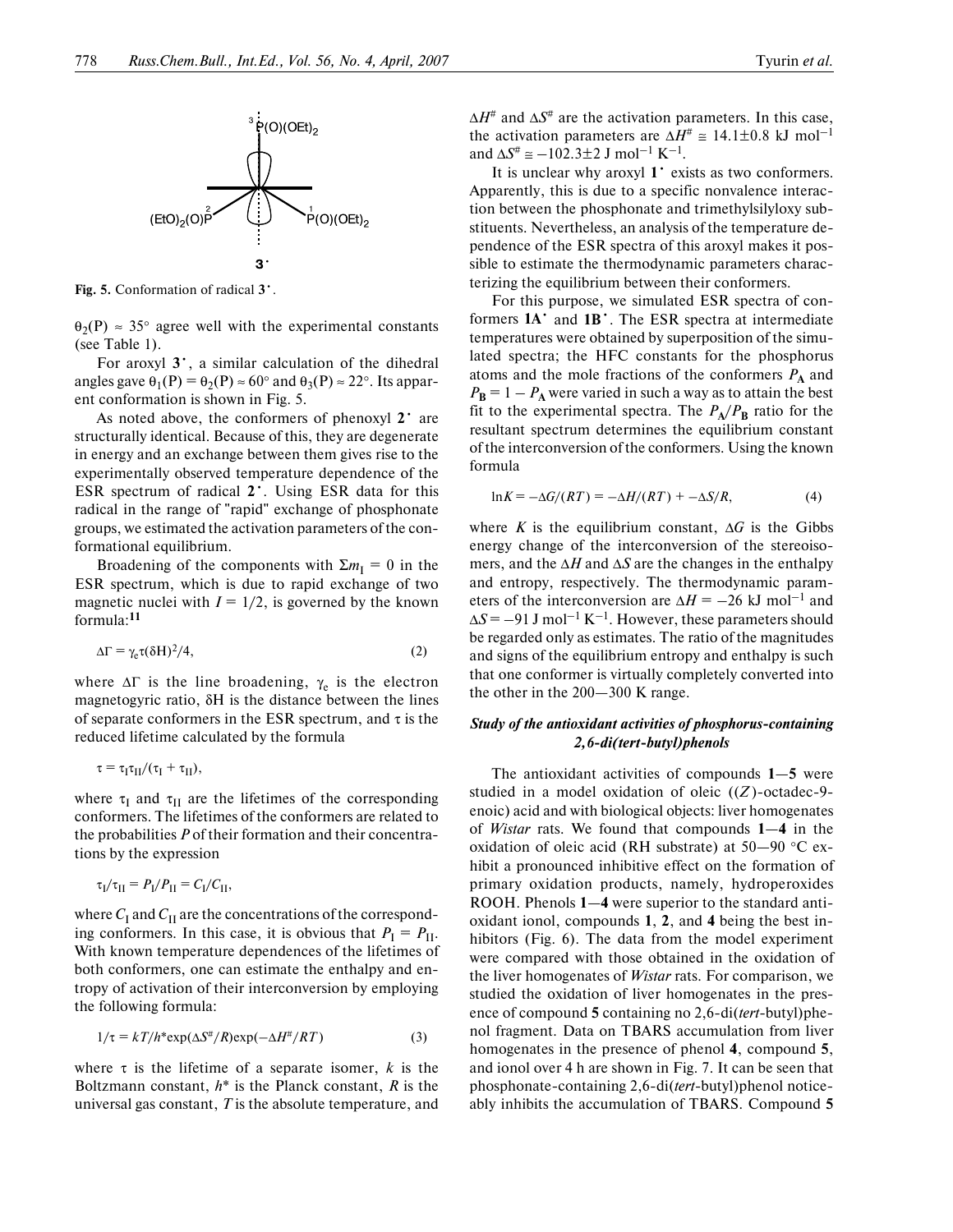

**Fig. 6.** Antioxidant activities of phenols **1**—**4** in the accumula tion of hydroperoxides ROOH during the oxidation of oleic acid at 50 (*1*) and 65 °C (*2*). The oxidation duration is 4 h; the concentrations of the additives are  $10^{-3}$  mol  $L^{-1}$ . The ROOH content in the oxidation of oleic acid without additives (blank experiment) was taken as 100%.



**Fig. 7** Antioxidant activities of compounds **4** and **5** and ionol in the accumulation of TBA-dependent oxidation products of liver homogenates of *Wistar* rats at 65 °C (the level of TBA-dependent products in the blank experiment was taken as 100%). The concentrations of the additives are  $10^{-3}$  mol  $L^{-1}$ ; the oxidation duration is 4 h.

does not act as an antioxidant, providing nearly the same concentration of TBA-dependent oxidation products as in the blank test. Phenols **1** and **2** are better antioxidants than phenols **3** and **4**. Phenol **1** and ionol have compa rable inhibitive effects, being inferior to phenol **2**. Inter estingly, the inhibitive effect of a 1 : 1 mixture of these phenols and ionol is appreciably higher than the effects of these compounds used separately in the same concentra tion. Apparently, a synergism takes place in this case.**<sup>12</sup>**

A comparison of the antioxidant effects and stabilities of the phenoxyls generated in the oxidation of compounds

**1**—**4** revealed no direct correlation between these param eters. For instance, the phenoxyls become more stable in the order:  $4 \cdot 1 \cdot 2 \cdot 3 \cdot$ , while their antioxidant activity increases in the order:  $3 \cdot \langle 2 \cdot \rangle \approx 4 \cdot \langle 1 \cdot \rangle$ . This dependence can be explained by the possible formation of the quinonoid structure for phenols **1**, **2**, and **4 <sup>13</sup>** (Scheme 2).



In this case, the poorly reactive radical of the inhibi tor, which is involved in chain termination during the oxidation of a substrate, can be generated both with par ticipation of the phenolic OH group and by abstraction of the benzyl H atom, which will enhance its inhibitive ef fect. For compound **3**, the formation of a quinonoid struc ture is impossible so its antioxidant activity is substan tially lower.

This work was financially supported by the Russian Foundation for Basic Research (Project Nos 06-03-32-731, 05-03-32864, and 07-03-00751) and the Federal Target Scientific and Technical Program "Investigation and Developments in the Priority Areas of Science and Tech nology" for 2002—2006 (research works during the on the-job training period at the G. A. Razuvaev Institute of Organometallic Chemistry of the Russian Academy of Sciences).

#### **References**

- 1. E. Denisov, *Handbook of Antioxidants*, CRC Press, Boca Raton, New York, 1995, 543 pp.
- 2. A. A. Prishchenko, M. V. Livantsov, O. P. Novikova, L. I. Livantsova, D. B. Shpakovskii, and E. R. Milaeva, *Zh. Obshch. Khim.*, 2005, **75**, 2058 [*Russ. J. Gen. Chem*., 2005, **75**, 1993 (Engl. Transl.)].
- 3. A. A. Prishchenko, M. V. Livantsov, O. P. Novikova, L. I. Livantsova, D. B. Shpakovskii, and E. R. Milaeva, *Zh. Obshch. Khim.*, 2006, **76**, 868 [*Russ. J. Gen. Chem*., 2006, **76**, 794 (Engl. Transl.)].
- 4. A. A. Prishchenko, M. V. Livantsov, O. P. Novikova, and L. I. Livantsova, *Zh. Obshch. Khim.*, 2006, **76**, 871 [*Russ. J. Gen. Chem*., 2006, **76**, 791 (Engl. Transl.)].
- 5. V. A. Roginskii, *Mol. Biol.*, 1990, **24**, 1582 [*Mol. Biol*., 1990, **24**, 1119 (Engl. Transl.)].
- 6. Yu. A. Vladimirov and A. I. Archakov, *Perekisnoe okislenie lipidov v biologicheskikh membranakh* [*Peroxide Oxidation of Lipids in Biological Membranes*], Nauka, Moscow, 1972, 252 pp. (in Russian).